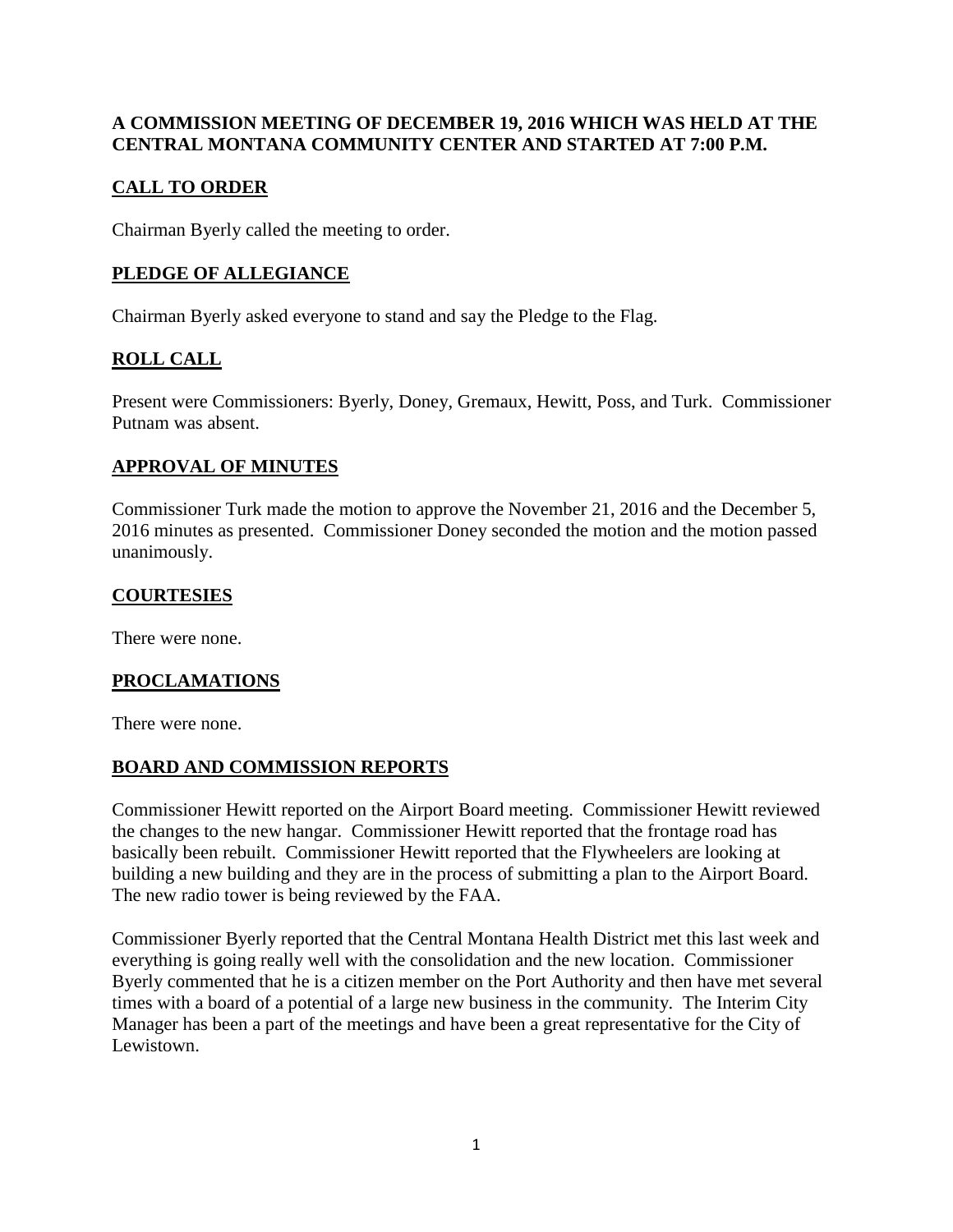Commissioner Doney reported that she has printed several ordinances and put them in a binder and will begin reviewing.

Commissioner Turk reported that the Library met last week. The big item discussed was the cancelation of the Chili Bowl due to the staff shortage at the Library. Commissioner Turk reported that on the agenda tonight is the appointment of a new Library Trustee.

### **CITY MANAGER REPORT**

Interim City Manager Holly Phelps reported on the following issues:

Winter is upon us. Please take time to remind people of the snow removal procedure for the City of Lewistown. To prevent a snow berm from being plowed around vehicles make sure people are moving their vehicles frequently. The City of Lewistown does have requirements for removing snow off the sidewalks. It is important to watch for snow removal equipment and please refrain from pulling out in front of equipment or attempting stop drivers by walking out in front of them. If anyone has any questions or concerns regarding snow removal have them contact the Public Works

This weather is great for the ice skating rink. The ice hockey group continues to expand their hockey program.

The waterline replacement that was done last spring should prevent problems with freezing of the main line in the area of  $10<sup>th</sup>$  and Spring Street.

Construction continues around the City, they have started working on the Starbucks in Albertsons, and Kentucky Fried Chicken plans on opening next week. A spreadsheet of construction values for the past several years was included in the Commissioners packet. The numbers for 2016 only include the work permitted through the first week of December. Construction inside the City limits continues to remain strong and the Building Department has already met with several people regarding 2017 projects.

There was an open house prior to the meeting and it appears to be well received. This provided another opportunity for the City Commissioners and employees to mingle and hear what the citizens of Lewistown have to say. This is a continuation of our quarterly listening sessions we have discussed in the past.

The plans for the Riverdale Sewer project were included in the packets. These plans include cost estimates and maps of the proposed line. This will be submitted to DEQ and construction is planned for 2017. Also, the engineer for this project has contacted man of these owners and there is a lot of support for this project. The City has received a grant to this project in the amount of \$500,000.

#### **CONSENT AGENDA**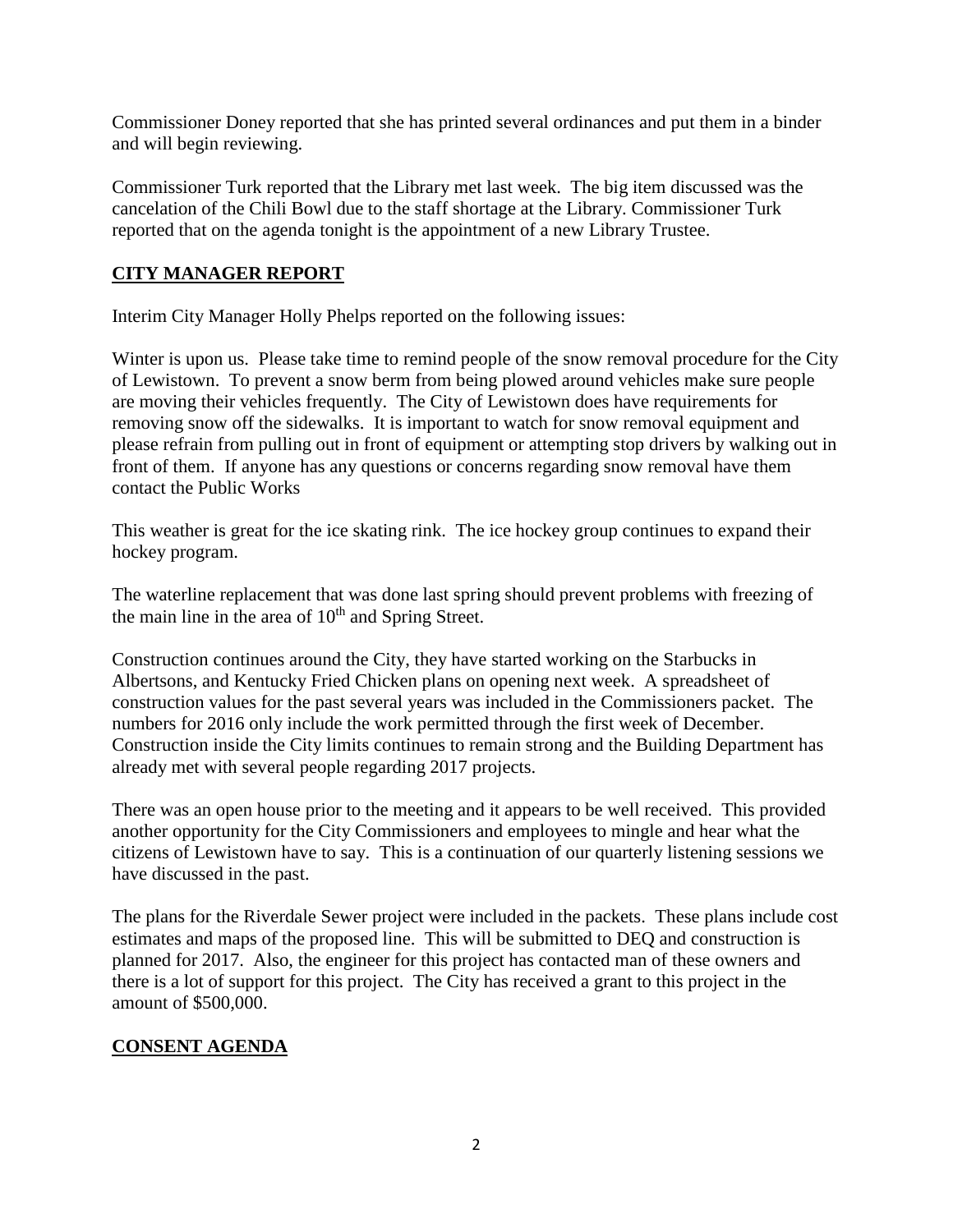Commissioner Hewitt made the motion to approve the consent agenda and Commissioner Doney seconded the motion. The motion passed unanimously. The consent agenda was the acknowledgement of the claims that have been paid from December 1, 2016 to December 14, 2016 for a total of \$90,673.87.

#### **REGULAR AGENDA – Resolutions, Ordinances & Other Action Items:**

1. Discussion and action on approving Resolution No. 3924, a resolution declaring it to be the intention of the City Commission to take action on a petition to vacate ten feet on each side of Entrance Street between Block 1 of Welch Addition to the City of Lewistown and Block 28 of Staffords 5<sup>th</sup> Addition to the City of Lewistown

Ms. Phelps explained that this is the intent to vacate ten feet on each side of Entrance Street and if this passes a notice will be published for a public hearing and action on the next agenda. This has been reviewed by the City departments and a 60 foot right of way still gives adequate access. In accordance to state law the City is allowed to do this and the portion that is vacated goes to the adjacent land owners. There was further discussion on the other encroachments in the same area. Commissioner Turk made the motion to approve Resolution No. 3924, a resolution declaring it to be the intention of the City Commission to take action on a petition to vacate ten feet on each side of Entrance Street between Block 1 of Welch Addition to the City of Lewistown and Block 28 of Staffords 5th Addition to the City of Lewistown and Commissioner Doney seconded the motion. Commissioner Byerly asked for comments from the audience and Commission. There being none, the question was called for and the motion passed unanimously.

2. Discussion and action on confirming the City Manager's appointment to the Library Board of **Trustees** 

Ms. Phelps explained that a Library Trustee recently resigned from the Library Board of Trustees and the Library Director did advertise the vacancy. The City Manager received two letters of interest, one from Jean Collins and the other from Cheri Pallett. Ms. Phelps further explained that she received a letter from the Chairman of the Library Board, Mary Frieze with their recommendation of Ms. Jean Collins. A letter from Marie Anderson, president of the Friends of the Library, was also submitted to the City Manager and their recommendation is Ms. Jean Collins. Ms. Mary Frieze commented that they would appreciate if the City Commissioner would appoint Ms. Jean Collins. Ms. Frieze further commented that since the Library board is so small it is important to have an active, well-coordinated and diverse board. Ms. Phelps stated that Ms. Collins does attend a lot of the Library functions and although both individuals are good candidates, she recommends the appointment of Ms. Jean Collins. Commissioner Doney commented that she would really like the candidates being asked to be appointed to a board be in attendance at the Commission meeting. Commissioner Turk reported that Ms. Collins did attend the recent Library Board of Trustees meeting. Commissioner Poss made the motion to confirm the City Manager's appointment of Ms. Jean Collins to the Library Board of Trustees and Commissioner Turk seconded the motion. Commissioner Byerly asked for comments from the audience and Commission. There being none, the question was called for and those voting in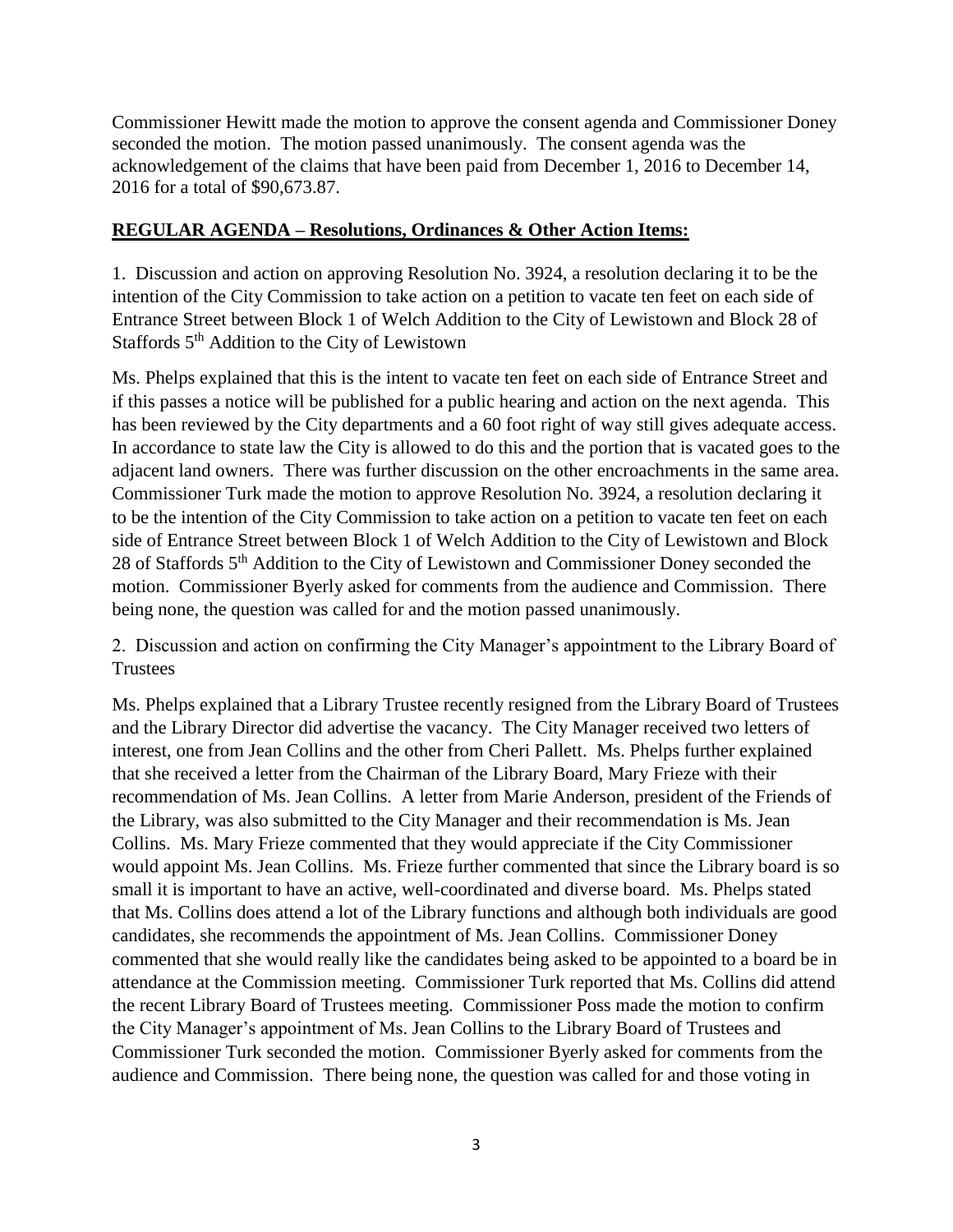favor were Commissioners: Byerly, Doney, Gremaux, Poss and Turk. Commissioner Hewitt voted against and Commissioner Putnam was absent.

3. Discussion and action on approving a business license for Action Plumbing & Heating Company

Ms. Phelps explained that the next three items are housekeeping items. In accordance with City Code the Commission must approve a business license for plumbers and electricians. Action Plumbing has been contracted by Albertsons and are working on the Starbucks at Albertsons. Commissioner Gremaux asked if they are required to have a master plumber on staff. Ms. Phelps answered yes. Commissioner Doney made the motion to approve a business license for Action Plumbing & Heating Company and Commissioner Hewitt seconded the motion. Commissioner Byerly asked for comments from the audience and Commission. There being none, the question was called for and the motion passed unanimously.

4. Discussion and action on approving a business license for United Electric LLC

Ms. Phelps explained that this is the electrician that has been hired for the Starbucks project. Commissioner Turk made the motion to approve a business license for United Electric LLC and Commissioner Doney seconded the motion. Commissioner Byerly asked for comments from the audience and Commission. There being none, the question was called for and the motion passed unanimously.

5. Discussion and action on approving a business license for Liberty Electric Inc

Ms. Phelps explained that Liberty Electric Inc. is the electrician for a small project at the BLM. Commissioner Doney made the motion to approve a business license for Liberty Electric Inc and Commissioner Poss seconded the motion. Commissioner Byerly asked for comments from the audience and Commission. There being none, the question was called for and the motion passed unanimously.

6. Discussion and action on setting the regular Commission meeting for 2017

Ms. Phelps explained that if a holiday falls on a Sunday then it is observed on Monday and if a holiday falls on Saturday then it is observed on Friday. This year both Christmas and New Year's both fall on a Sunday and as a result the holiday is observed on Monday. The City Offices will be closed so the first meeting in January will be on Tuesday, January  $3<sup>rd</sup>$ . Finance Officer Nikki Brummond explained that she and the Interim City Manager Holly Phelps are also okay if the City Commission would like to keep their meetings on Monday regardless if there is a holiday or not. Commissioner Doney stated that she loves her holidays. Commissioner Doney made the motion to set the regular Commission meeting for 2017 that is a holiday is observed on a Monday the Commission meeting will be held on Tuesday and Commissioner Poss seconded the motion. Ms. Brummond stated that the first Commission meeting in January 2017 will be held on January  $3<sup>rd</sup>$  at 7 p.m. and there will not be a committee of the whole because a new chairman will be elected at the regular meeting. Commissioner Byerly asked for comments from the audience and Commission. There being none, the question was called for and the motion passed unanimously.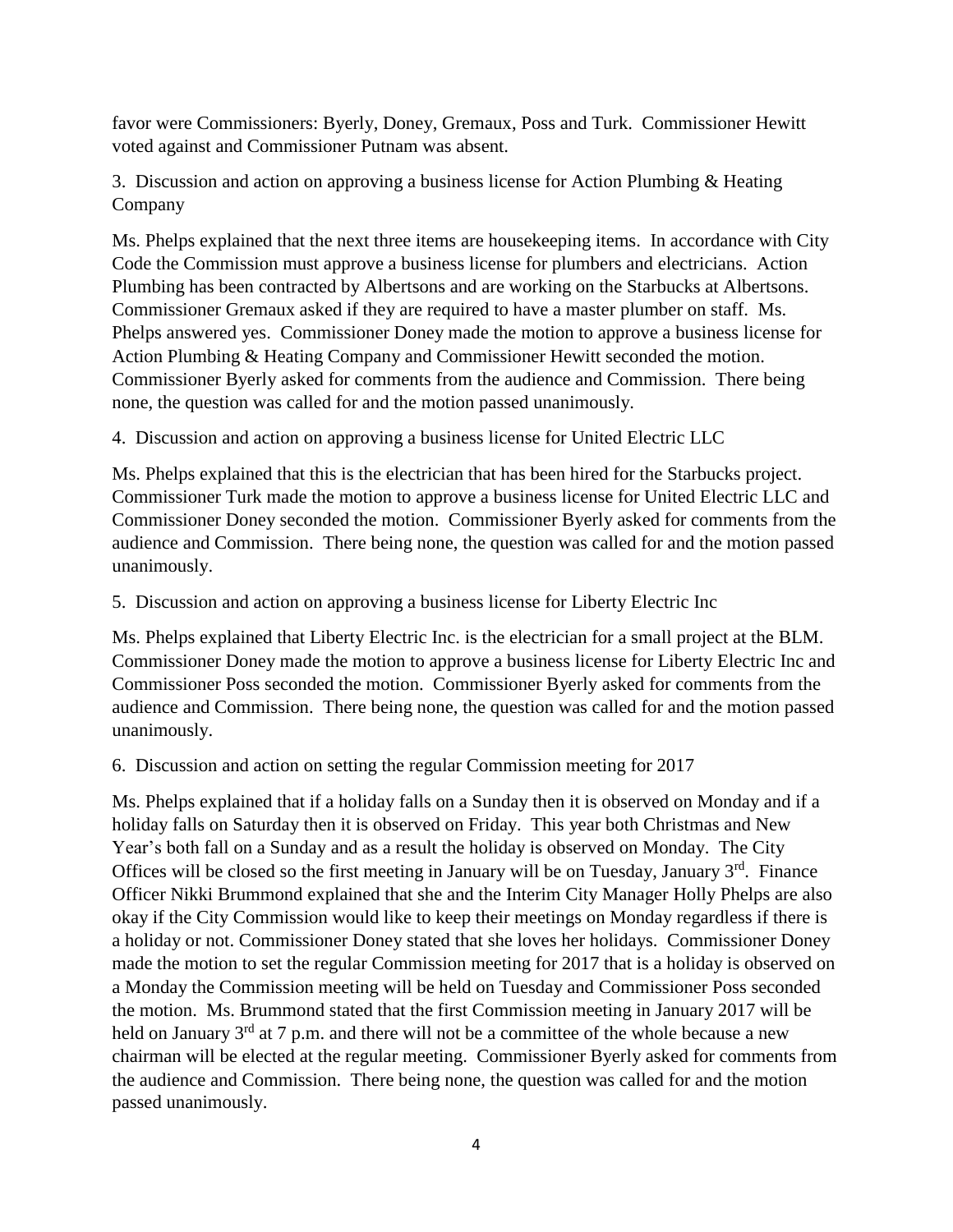7. Discussion and action on applying for a DNRC Voluntary Cleanup Grant for the Central Post Treatment Facility.

Ms. Phelps explained that she has spoken in detail with DEQ and they feel that the contaminants have extended beyond the boundaries they originally tested and would like to do some additional testing. DEQ will also work with the City to do a voluntary cleanup plan for the location. It is hoped that the City can get some cleanup funds at the next legislature. Commissioner Poss made the motion to approve applying for a DNRC Voluntary Cleanup Grant for the Central Post Treatment Facility and Commissioner Doney seconded the motion. Commissioner Byerly asked for comments from the audience and Commission. There being none, the question was called for and the motion passed unanimously.

8. Quarterly Interim City Manager Review – the meeting will be closed because the demands of individual privacy clearly exceed the merits of public disclosure in regards to the Interim City Manager review.

Ms. Phelps asked everyone for attending the meeting but asked that the meeting be closed. Commissioner Byerly stated that the meeting will be closed because the demands of individual privacy clearly exceed the merits of public disclosure in regards to the Interim City Manager review.

#### **CITIZENS' REQUESTS'**

Mr. Mike Chapman stated that he was in attendance on behalf of the Snowy Mountain Chapter of Trout Unlimited and the Big Spring Creek Watershed Council and both organization are opposed unequivocally to developing soccer fields anywhere on Brewery Flats. Mr. Chapman stated they are not opposed to soccer fields. Mr. Chapman commented that they are for maintaining Brewery Flats and for enhancing the natural area of Brewery Flats.

Ms. Kimberly Fend commented that Lewistown has a vibe or brand going already and if you are marketing to others to potentially invest in the community the open space and fishing access is the brand for this area. Ms. Fend explained that the soccer group is doing fine and doing well with what they have, they want more and maybe they should do some more fund raising and research.

Mr. Ron Moody commented that the good people of the soccer club are becoming greatly invested in developing, detailing and modifying a plan for placing soccer fields at Brewery Flats. Mr. Moody stated that Brewery Flats is a wonderful amenity quality of life and treasure for this community.

Mr. Al Eggers commented that soccer is really important, there is a lot of flat land and Brewery Flats is a neat place and it is his understanding that it was a brownsfield and was restored to the condition it now exists. Mr. Eggers suggested the Berg Lumber site and is opposed to soccer fields at Brewery Flats.

Ms. Terry Pepper Daniels commented that looking at the history of Brewery Flats and the grant money that was received to clean up Brewery Flats which would have stipulations that Brewery